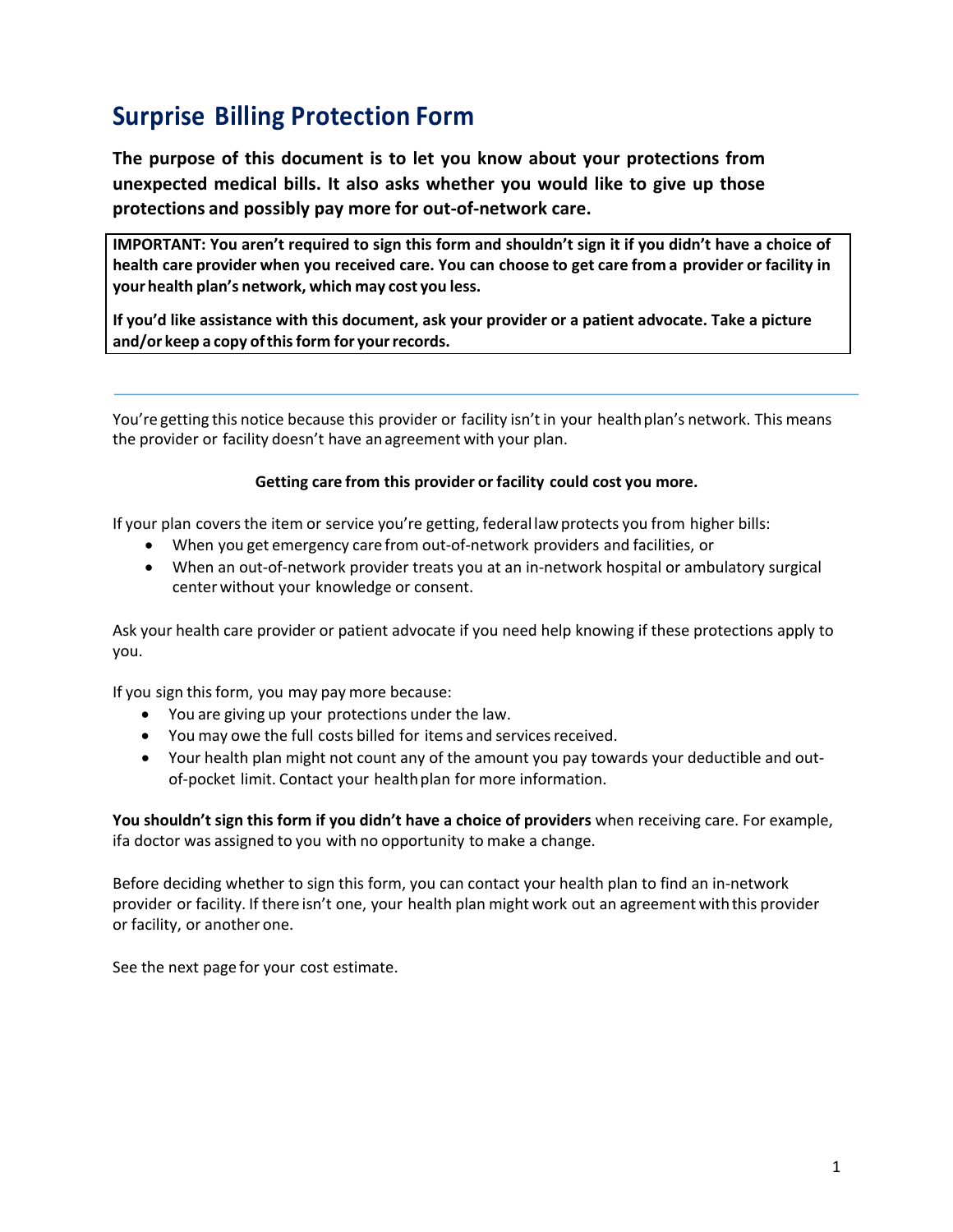## **Estimate of what you could pay**

#### **Patient name:**

#### **Out-of-network provider(s) or facility name:**

**Total cost estimate of what you may be asked to pay:**

**►Reviewyour detailed estimate.** See Page 4 for a cost estimate for eachitem or service you'll get.

**►Call your health plan.** Your plan may have better information about how much you will be asked to pay. You also can ask about what's covered under your plan and your provider options.

#### **►Questions about this notice and estimate?**

*Same Day Surgery cases* contact: Jackie S at (952)898-8801.

*Orthognathic Surgery* cases contact: Becki D at (952)841-9653.

▶ Questions about your rights? Contact Health and Human Services

#### **►Prior authorization or other care management limitations**

Except in an emergency, your health plan may require prior authorization (or other limitations) for certainitems and services. This means you may need your plan's approval that it will cover an item or service before you get them. If prior authorization is required, ask your health plan about what information is necessary to get coverage.

#### **More information about your rights and protections**

Visit www.hhs.gov for more information about your rights under federal law.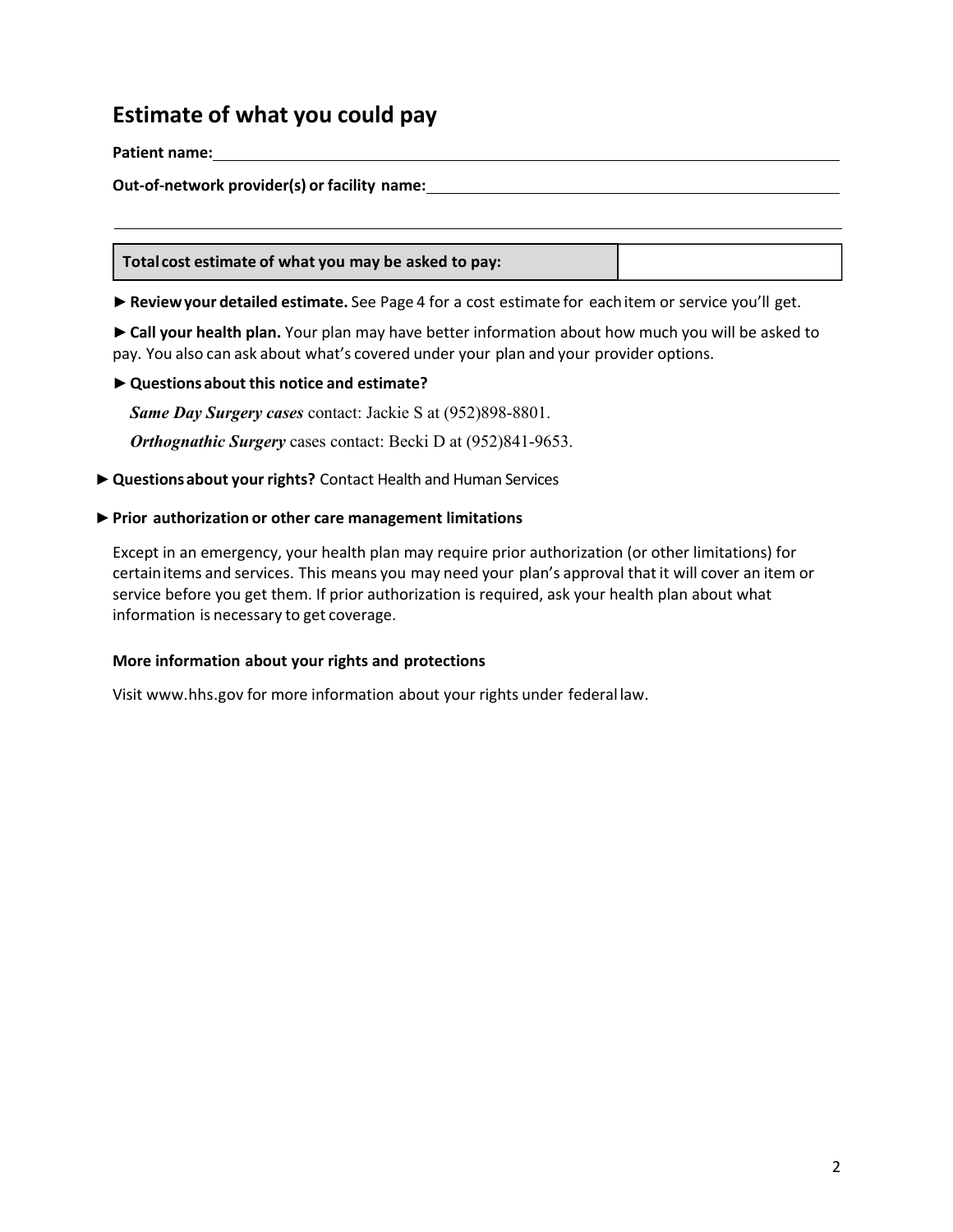## **By signing, I give up my federal consumer protections and agree to possibly pay more for out-of-network care.**

With my signature, I am saying that I agree to get the items or services from (select all that apply):

- ☐ OMSC Dr(s)\_\_\_\_\_\_\_\_\_\_\_\_\_\_\_\_\_\_\_\_\_\_\_\_\_\_\_\_\_\_\_\_\_\_\_\_\_\_\_\_\_\_\_\_\_\_\_\_\_\_\_\_\_\_\_\_\_\_\_\_\_\_\_\_\_
- ☐ M Health Fairview Southdale Hospital
- ☐ M Health Fairview Southdale Same Day Surgery

☐ Minneapolis Children's Hospital

☐ Minneapolis Children's Same Day Surgery

With my signature, I acknowledge that I am consenting of my own free will and am not being coerced or pressured. I also understand that:

- I'mgiving up some consumer billing protections under federal law.
- I may get a bill for the full charges for these items and services, or have to pay out-of-network cost-sharing under my health plan.
- I was given a written notice on [*enter date of notice*] explaining that my provider or facility isn't in my health plan's network, the estimated cost of services, and what I may owe if I agree to be treatedby this provider or facility.
- I got the notice either on paper or electronically, consistent with my choice.
- I fully and completely understand that some or all amounts I pay might not count toward my health plan's deductible or out-of-pocket limit.
- I canend this agreement by notifying the provider or facility in writing before getting services.

**IMPORTANT:** You don't have to sign this form. But if you don't sign, this provider or facility might not treat you. You can choose to get care from a provider or facility in your health plan's network.

|                            | or                                                                   |
|----------------------------|----------------------------------------------------------------------|
| Patient's signature        | Guardian/authorized representative's signature                       |
| Print name of patient      | Print name of guardian/authorized representative                     |
| Date and time of signature | Date and time of signature                                           |
|                            | Take a picture and/or keep a copy of this form.                      |
|                            | It contains important information about your rights and protections. |